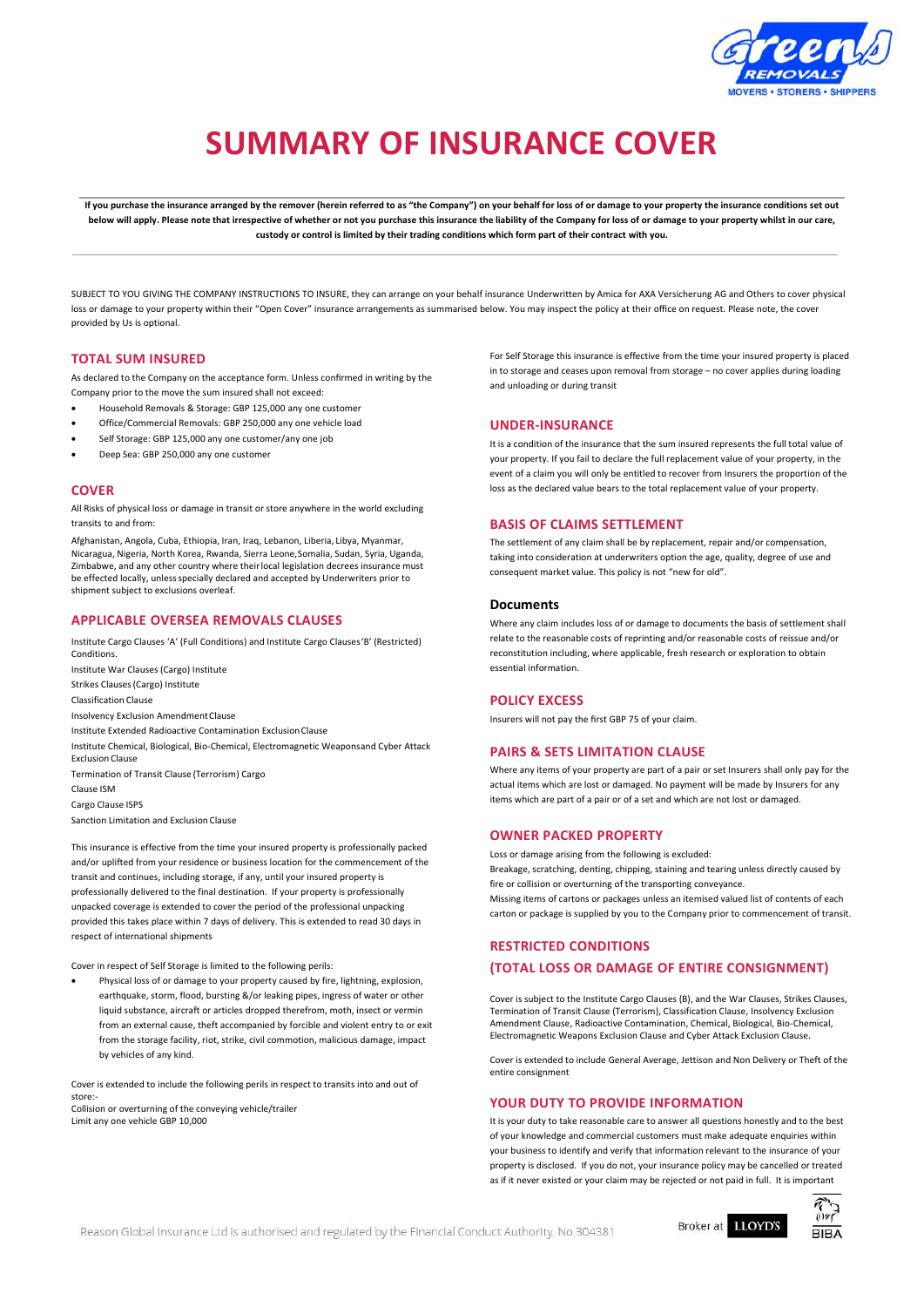that all statements you make on all documents are full and accurate. Failure to accurately provide requested information could invalidate your insurance cover and mean that part or all of a claim may not be paid.

## **CONSUMER RIGHT TO CANCEL**

Insurers have to give you certain information before you make your decision. If you have not been given this information when you buy your insurance (and you have not told the Company you do not want it) Insurers will allow you a "cooling off" period of at least 14 days from the time you receive the information. If you do not want to continue with the insurance, you may cancel your cover within this period and receive all your money back (as long as you have not made any claims).

You have the right to cancel this insurance without penalty at any time PRIOR TO THE COMMENCEMENT OF THE INSURANCE. Once the insurance has commenced, your right to cancel ceases and you will be charged the full premium for the insurance.

## **CLAIMS NOTIFICATION**

In the event of loss and/or damage that may give rise to a claim under this insurance, immediate notice must be given in to the Company. Unless a time extension has been requested by you, and agreed by the Company in writing, it is a general condition under this insurance that full details of any losses and/or damages for removals and storage must be notified within 7 days after delivery or, in the case of non-delivery, within 7 days from when your property would normally be delivered. These time limits apply whether or not your property has been unpacked. For Self Storage full details of any losses and/or damages must be notified at the time of the discovery of the loss of or damage to your property or at the time of removal of your property from the store whichever is sooner.

## **CUSTOMER SERVICE AND COMPLAINTS**

Insurers are dedicated to providing a high quality service and want to ensure that this is maintained this at all times. If you feel you have not been offered a first class service please contact International Claims Agency Ltd (ICA) who will do their best to resolve the problem. ICA's contact details are:

| International Claims Agency Ltd,       |                     |
|----------------------------------------|---------------------|
| Unit 10, Invicta Way,                  |                     |
| Manston Park,                          |                     |
| Ramsgate, Kent CT12 5FD United Kingdom |                     |
| Telephone:                             | +44 (0)1843 823820  |
| Fax:                                   | +44 (0) 1843 823956 |
| E-mail:                                | claims@icaltd.co.uk |
|                                        |                     |

In the event that the Complaints Department is unable to resolve your complaint it may in certain circumstances be possible for you to refer it to the Financial Ombudsman Service at: Exchange Tower Harbour Exchange Square London E14 9SR Tel No: 0800 023 4567<br>
Email: complaint.info complaint.info@fi[nancial-ombudsman.org.uk](mailto:complaint.info@ﬁnancial-ombudsman.org.uk)

## **Financial Services Compensation Scheme**

Insurers are covered by the Financial Services Compensation Scheme. You may be entitled to compensation from the Scheme if we cannot meet our obligations to you under this contract. If you were entitled to compensation under the Scheme, the level and extent of the compensation would depend on the nature of this contract. Further Information about the Scheme is available from the Financial Services Compensation Scheme (10th Floor, Beaufort House, 15 St Botolph Street, London EC3A 7QU) and on their website: [www.fscs.org.uk](file:///C:/Users/davidbrown/AppData/Local/Microsoft/Windows/Temporary%20Internet%20Files/Content.Outlook/RMPMVW2G/www.fscs.org.uk)